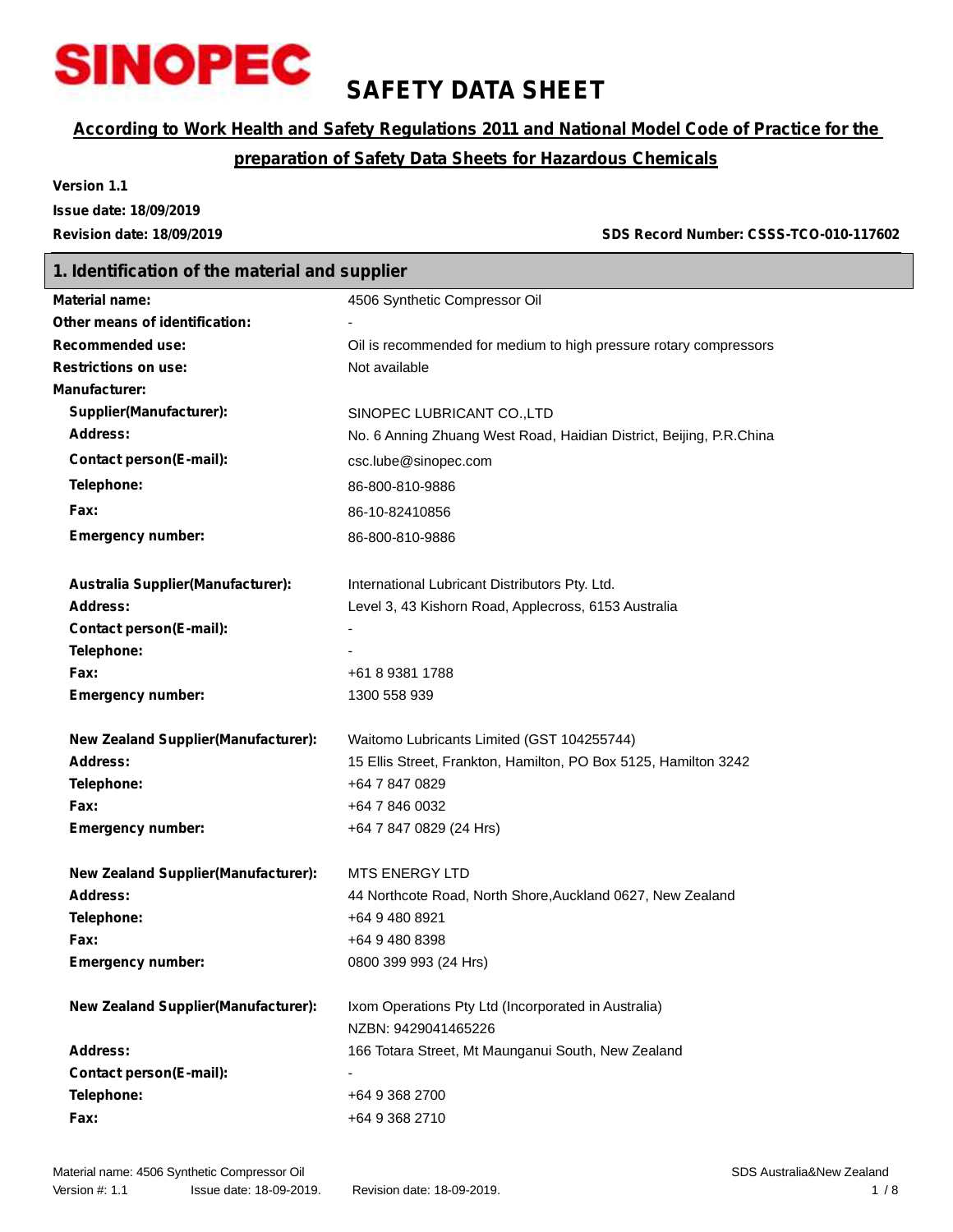

#### **Emergency number:** 0 800 734 607 (ALL HOURS)

#### **2. Hazards identification**

#### **Australia:**

Not classified as Hazardous according to criteria of National Occupational Health and Safety Commission (NOHSC), Australia.

Not classified as Dangerous Goods according to the Australian Code for the Transport of Dangerous Goods by Road and Rail. (7th edition) **New Zealand:**

Not classified as Hazardous according to the Hazardous Substances (Minimum Degrees of Hazard) Regulations 2001, New Zealand. Not classified as Dangerous Goods for transport according to the New Zealand Standard NZS 5433:2012 Transport of Dangerous Goods on Land.

#### **GHS label elements:**

| <b>Hazard Pictograms::</b>           | No hazard pictogram is used. |
|--------------------------------------|------------------------------|
| Signal word:                         | No signal word is used.      |
| <b>Hazard statement:</b>             | Not applicable.              |
| Precautionary statement:             |                              |
| <b>Prevention:</b>                   | Not applicable.              |
| Response:                            | Not applicable.              |
| Storage:                             | Not applicable.              |
| Disposal:                            | Not applicable.              |
| Other hazards which do not result in | Not applicable.              |
| classification:                      |                              |

| 3. Composition/information on ingredients |                  |  |  |
|-------------------------------------------|------------------|--|--|
| CAS No.                                   | <b>Percent</b>   |  |  |
| Mixture                                   | 95 - 99 %weight  |  |  |
| Mixture                                   | $1 - 5$ % weight |  |  |
| Mixture                                   | $0 - 3$ % weight |  |  |
|                                           |                  |  |  |

| 4. First aid measures                           |                                                                                            |
|-------------------------------------------------|--------------------------------------------------------------------------------------------|
| Inhalation:                                     | No specific first aid measures are required. If exposed to excessive levels of material in |
|                                                 | the air, move the exposed person to fresh air. Get medical attention if coughing or        |
|                                                 | respiratory discomfort occurs.                                                             |
| Skin:                                           | No specific first aid measures are required. As a precaution, remove clothing and shoes if |
|                                                 | contaminated. To remove the material from skin, use soap and water. Discard                |
|                                                 | contaminated clothing and shoes or thoroughly clean before reuse.                          |
| Eye:                                            | No specific first aid measures are required. As a precaution, remove contact lenses, if    |
|                                                 | worn, and flush eyes with water.                                                           |
| Ingestion:                                      | No specific first aid measures are required. Do not induce vomiting. As a precaution, get  |
|                                                 | medical advice.                                                                            |
| Symptoms caused by exposure:                    | Not available.                                                                             |
| <b>Medical Attention and Special Treatment:</b> | Treat symptomatically.                                                                     |

#### **5. Fire-fighting measures**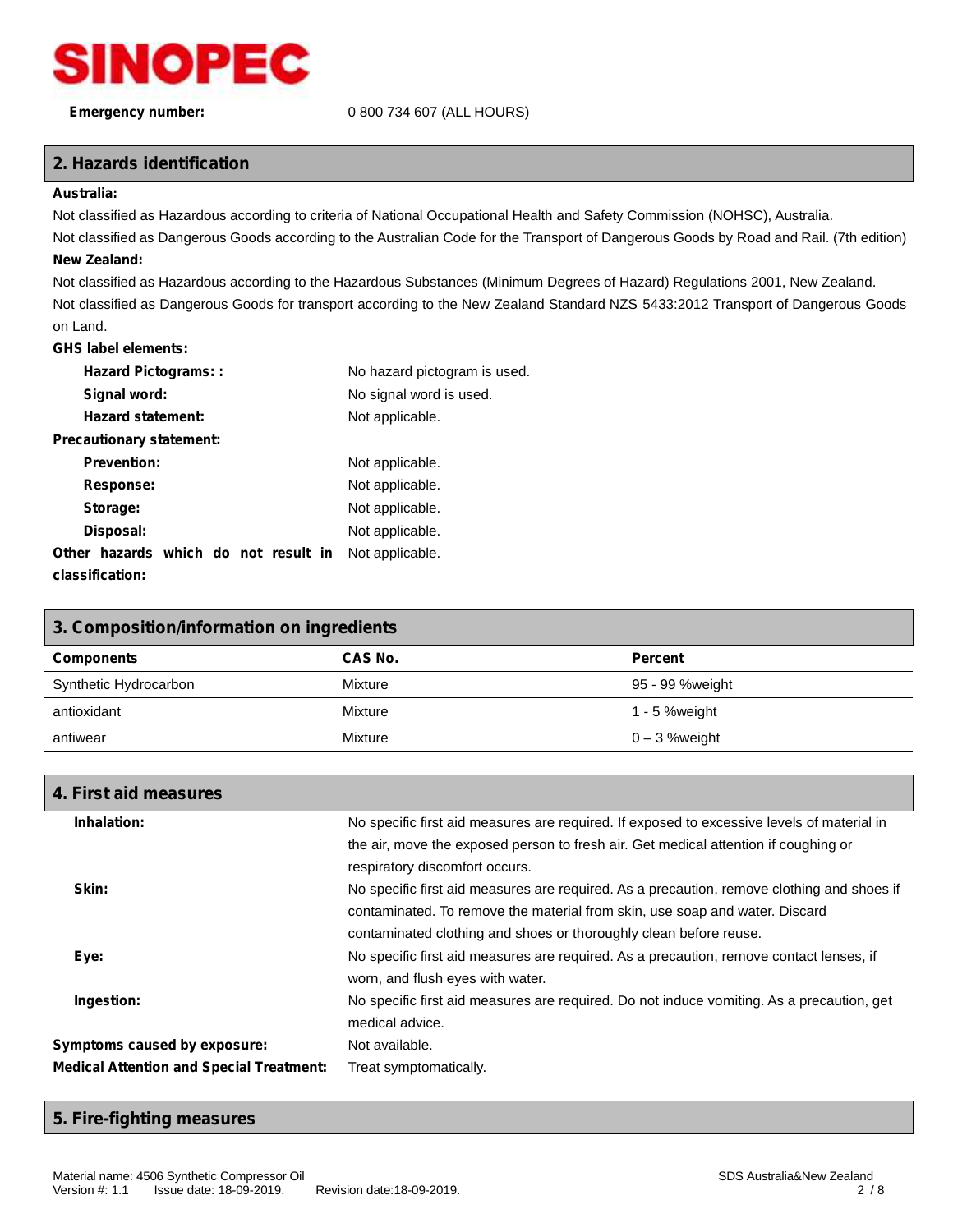| Suitable extinguishing media:         | Use water fog, foam, dry chemical or carbon dioxide $(CO2)$ to extinguish flames.                                                                   |  |  |  |
|---------------------------------------|-----------------------------------------------------------------------------------------------------------------------------------------------------|--|--|--|
| Extinguishing media which must not be | Not available.                                                                                                                                      |  |  |  |
| used for safety reasons:              |                                                                                                                                                     |  |  |  |
| Specific hazards arising from the     | Highly dependent on combustion conditions. A complex mixture of airborne solids, liquids,                                                           |  |  |  |
| chemical:                             | and gases including carbon monoxide, carbon dioxide, and unidentified organic<br>compounds will be evolved when this material undergoes combustion. |  |  |  |
| Special protective equipment and      | This material will burn although it is not easily ignited. For fires involving this material, do                                                    |  |  |  |
| precautions for fire fighters:        | not enter any enclosed or confined fire space without proper protective equipment,                                                                  |  |  |  |
|                                       | including self-contained breathing apparatus.                                                                                                       |  |  |  |

| 6. Accidental release measures                            |                                                                   |  |                                                                                                                                                                                       |  |
|-----------------------------------------------------------|-------------------------------------------------------------------|--|---------------------------------------------------------------------------------------------------------------------------------------------------------------------------------------|--|
| <b>Personal</b>                                           | protective<br>precautions,<br>equipment and emergency procedures: |  | Provide adequate ventilation. Avoid inhalation of vapour. Avoid skin and eye contact. Refer<br>to section 8 of SDS for personal protection details.                                   |  |
|                                                           | <b>Environmental precautions:</b>                                 |  | Do not allow material to be released to the environment without proper governmental<br>permits.                                                                                       |  |
| Methods and materials for containment<br>and cleaning up: |                                                                   |  | Stop the source of the release if you can do it without risk. Contain release to prevent<br>further contamination of soil, surface water or groundwater. Clean up spill as soon as    |  |
|                                                           |                                                                   |  | possible, observing precautions in Exposure Controls/Personal Protection. Use<br>appropriate techniques such as applying non-combustible absorbent materials or pumping.              |  |
|                                                           |                                                                   |  | Where feasible and appropriate, remove contaminated soil. Place contaminated materials<br>in disposable containers and dispose of in a manner consistent with applicable regulations. |  |

| 7. Handling and storage                                                                       |                                                                                                                                                                                                                                                                                                                                                                                                                                                                                                                                                                                               |
|-----------------------------------------------------------------------------------------------|-----------------------------------------------------------------------------------------------------------------------------------------------------------------------------------------------------------------------------------------------------------------------------------------------------------------------------------------------------------------------------------------------------------------------------------------------------------------------------------------------------------------------------------------------------------------------------------------------|
| Precautions for safe handling:                                                                | Container is not designed to contain pressure. Do not use pressure to empty container or it<br>may rupture with explosive force. Empty containers retain product residue (solid, liquid,<br>and/or vapor) and can be dangerous. Do not pressurize, cut, weld, braze, solder, drill,<br>grind, or expose such containers to heat, flame, sparks, static electricity, or other sources<br>of ignition. They may explode and cause injury or death. Empty containers should be<br>completely drained, properly closed, and promptly returned to a drum reconditioner or<br>disposed of properly. |
| Conditions for safe storage, including any<br>incompatibilities:<br><b>Storage regulation</b> | Do not store in open or unlabeled containers. Store in a cool, dry place with adequate<br>ventilation. Keep away from open flames and high temperatures.<br>Classified as a Class C2 (COMBUSTIBLE LIQUID) for the purpose of storage and<br>handling, in accordance with the requirements of AS1940. This product should be stored<br>and used in a well-ventilated area away from naked flames, sparks and other sources of<br>ignition.                                                                                                                                                     |

| 8. Exposure controls/personal protection     |                                                |                                                                                                         |                             |  |  |
|----------------------------------------------|------------------------------------------------|---------------------------------------------------------------------------------------------------------|-----------------------------|--|--|
|                                              | Control parameters - exposure<br>Not available |                                                                                                         |                             |  |  |
| standards, biological monitoring:            |                                                |                                                                                                         |                             |  |  |
| <b>Exposure Levels</b>                       |                                                |                                                                                                         |                             |  |  |
| <b>Occupational exposure limits:</b>         |                                                |                                                                                                         |                             |  |  |
|                                              |                                                | Australia. National Workplace OELs (Workplace Exposure Standards for Airborne Contaminants, Appendix A) |                             |  |  |
| <b>Components</b>                            | <b>Type</b>                                    | Value                                                                                                   | <b>Form</b>                 |  |  |
| Not available.                               | Not available.                                 | Not available.                                                                                          | Not available.              |  |  |
| Material name: 4506 Synthetic Compressor Oil |                                                |                                                                                                         | SDS Auctralia & New Zealand |  |  |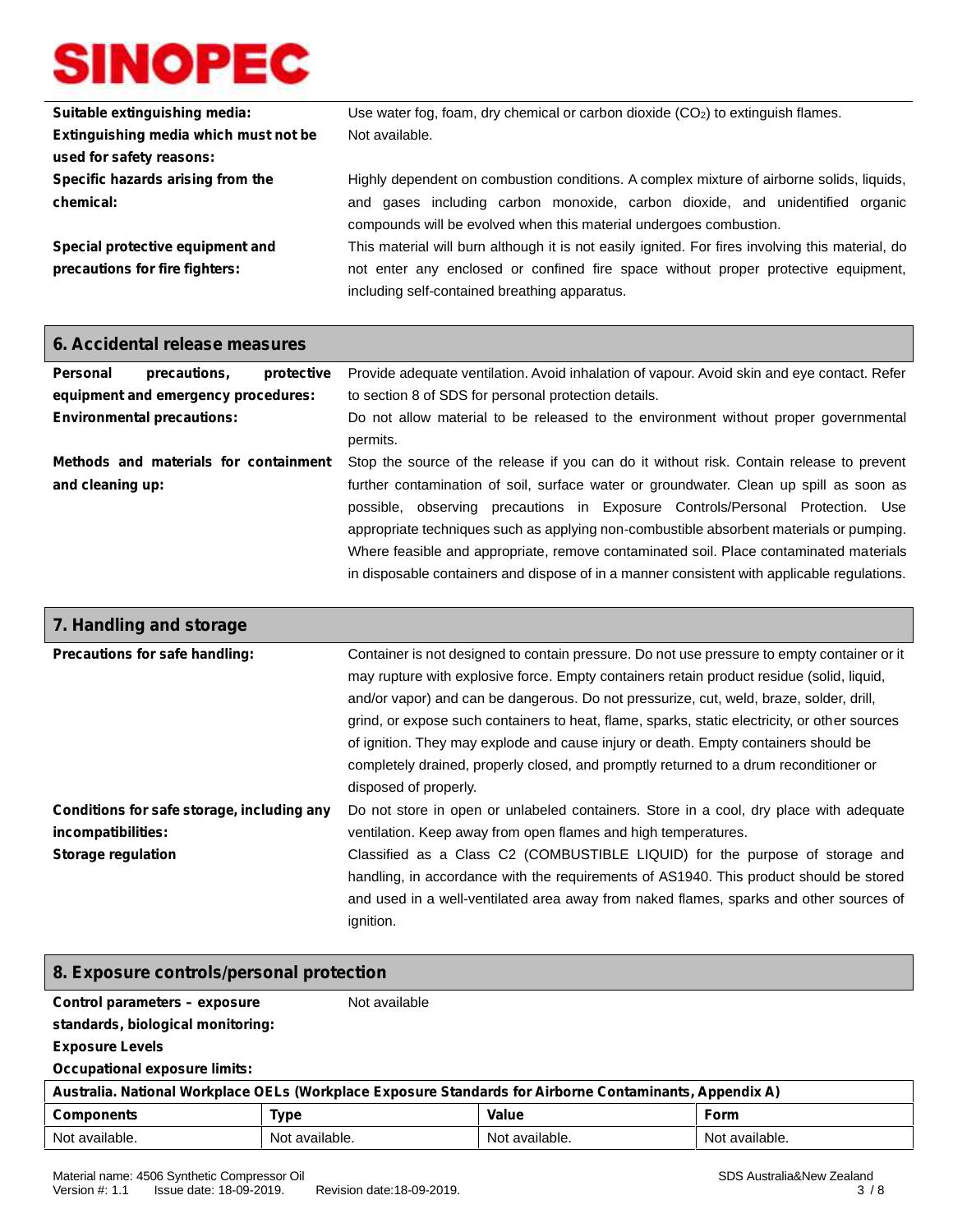|                                                                |                                                                                          |                                                                                          | Australia. OELs. (Adopted National Exposure Standards for Atmospheric Contaminants in the Occupational Environment)                |  |
|----------------------------------------------------------------|------------------------------------------------------------------------------------------|------------------------------------------------------------------------------------------|------------------------------------------------------------------------------------------------------------------------------------|--|
| <b>Components</b>                                              | <b>Type</b>                                                                              | Value                                                                                    | <b>Form</b>                                                                                                                        |  |
| Not available.                                                 | Not available.                                                                           | Not available.                                                                           | Not available.                                                                                                                     |  |
| No exposure standards have been established for this material. |                                                                                          |                                                                                          |                                                                                                                                    |  |
|                                                                |                                                                                          |                                                                                          | TWA (Time Weighted Average): The average airborne concentration of a particular substance when calculated over a normal eight-hour |  |
| working day, for a five-day week.                              |                                                                                          |                                                                                          |                                                                                                                                    |  |
| Appropriate engineering controls:                              | Use in a well-ventilated area.                                                           |                                                                                          |                                                                                                                                    |  |
| Personal protective equipment:                                 |                                                                                          |                                                                                          |                                                                                                                                    |  |
| <b>Eye/face protection:</b>                                    | No special eye protection is normally required. Where splashing is possible, wear safety |                                                                                          |                                                                                                                                    |  |
|                                                                |                                                                                          | glasses with side shields as a good safety practice.                                     |                                                                                                                                    |  |
| <b>Skin protection:</b>                                        |                                                                                          | No special protective clothing is normally required. Where splashing is possible, select |                                                                                                                                    |  |
|                                                                |                                                                                          |                                                                                          | protective clothing depending on operations conducted physical requirements and other                                              |  |
|                                                                | substances in the workplace.                                                             |                                                                                          |                                                                                                                                    |  |
| <b>Respiratory protection:</b>                                 |                                                                                          | No respiratory protection is normally required. No respiratory protection is ordinarily  |                                                                                                                                    |  |
|                                                                |                                                                                          |                                                                                          | required under normal conditions of use. In accordance with good industrial hygiene                                                |  |
|                                                                |                                                                                          |                                                                                          | practices, precautions should be taken to avoid breathing of materialIf user operations                                            |  |
|                                                                |                                                                                          |                                                                                          | generate an oil mist, determine if airborne concentrations are below the occupational                                              |  |
|                                                                |                                                                                          |                                                                                          | exposure limit for mineral oil mist. If not, wear an approved respirator that provides                                             |  |
|                                                                |                                                                                          |                                                                                          | adequate protection from the measured concentrations of this material. For air-purifying                                           |  |
|                                                                |                                                                                          |                                                                                          | respirators use a particulate cartridge. Use a positive pressure air-supplying respirator in                                       |  |
|                                                                |                                                                                          |                                                                                          | circumstances where air-purifying respirators may not provide adequate protection.                                                 |  |
| Hand protection:                                               |                                                                                          |                                                                                          | Suggested materials for protective gloves include: Neoprene, Nitrile Rubber.                                                       |  |

# **9. Physical and chemical properties**

#### **Information on basic physical and chemical properties**

| Appearance:                               |                                                      |
|-------------------------------------------|------------------------------------------------------|
| <b>Physical state:</b>                    | Liquid                                               |
| Form:                                     | Liquid                                               |
| Color:                                    | Light yellow to Brown                                |
| Odor:                                     | Petroleum odor                                       |
| Odour threshold:                          | Not available                                        |
| PH:                                       | Not available                                        |
| <b>Melting point/Freezing point:</b>      | @-40°C (-22°F) Maximum                               |
| <b>Boiling point and boiling range:</b>   | Not available                                        |
| <b>Flash point:</b>                       | (Cleveland Open Cup) 220 °C Min.                     |
| <b>Evaporation rate:</b>                  | Not available                                        |
| Flammability (solid, gas):                | Not available                                        |
| Upper/lower flammability or explosive     | Not available                                        |
| limits:                                   |                                                      |
| Vapor pressure:                           | <0.01 mmHg Maximum @ 37.8 °C (100 °F)                |
| Vapor density:                            | >1 Minimum                                           |
| Density:                                  | 0.85 kg/l @20°C (68°F) (Typical)                     |
| Solubility (H <sub>2</sub> O) :           | Insoluble in water. Soluble in hydrocarbon solvents. |
| Partition coefficient (n-octanol/water) : | Not available                                        |
| Auto-ignition temperature:                | $>270^{\circ}$ C                                     |
| <b>Decomposition temperature:</b>         | Not available                                        |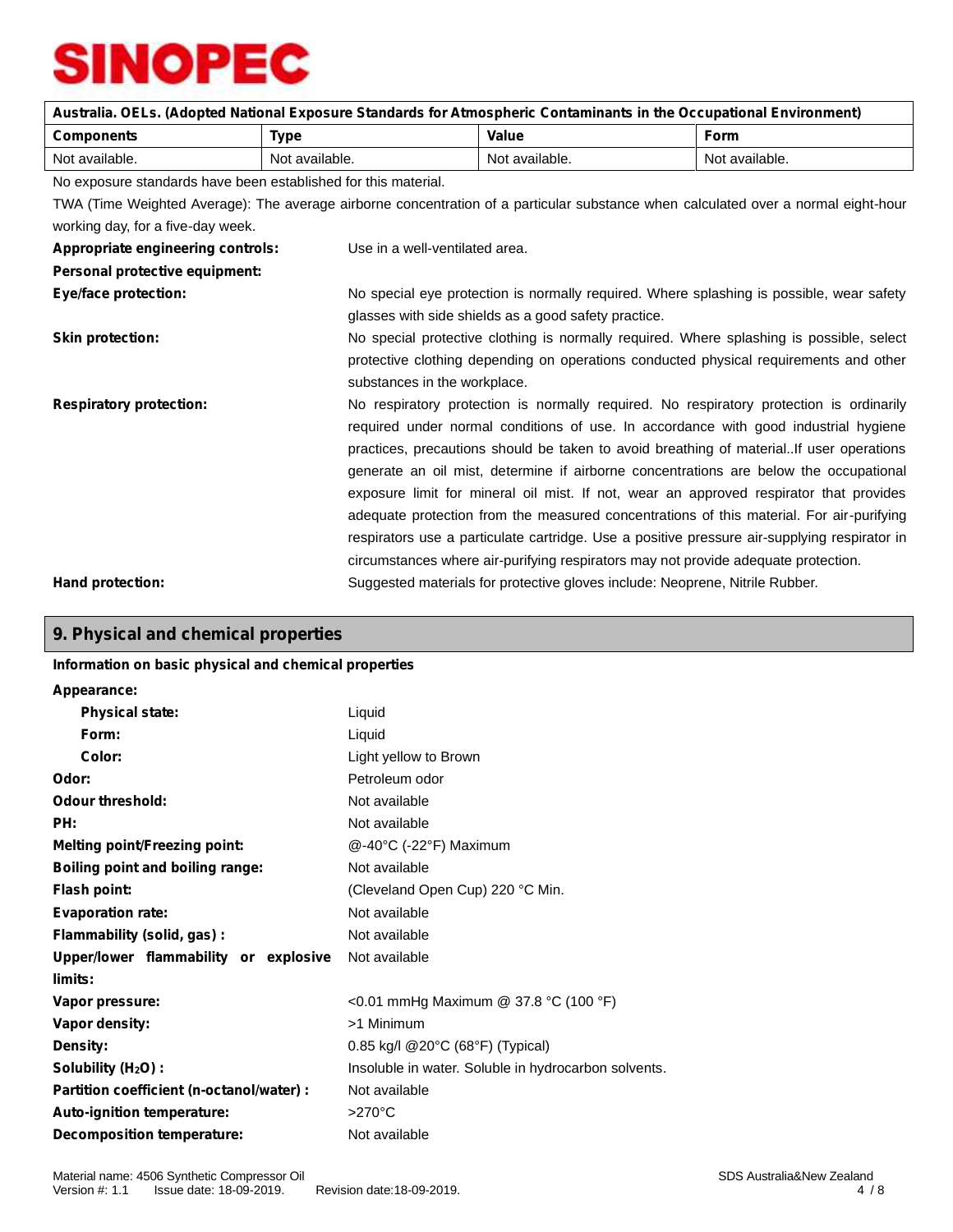| VG32~68@40°C(ISO 3448) |
|------------------------|
| Not available          |
| Not available          |
| Not available          |
| Not available          |
| Not available          |
| Not available          |
|                        |
|                        |
| Not available          |
| Not available          |
| Not available          |
| Not available          |
| Not available          |
| Not available          |
| Not available          |
|                        |

### **10. Stability and reactivity**

| <b>Reactivity:</b>                  | Stable under recommended transport or storage conditions.                                 |  |  |
|-------------------------------------|-------------------------------------------------------------------------------------------|--|--|
| <b>Chemical stability:</b>          | Stable under normal temperatures and pressures.                                           |  |  |
| Possibility of hazardous reactions: | No dangerous reactions known.                                                             |  |  |
| <b>Conditions to avoid:</b>         | Incompatible materials.                                                                   |  |  |
| Incompatible materials:             | Strong acids or strong oxidizing agents, such as chlorates, nitrates, peroxides, etc.     |  |  |
| Hazardous decomposition products:   | Highly dependent on combustion conditions. A complex mixture of airborne solids, liquids, |  |  |
|                                     | and gases including carbon monoxide, carbon dioxide, and unidentified organic             |  |  |
|                                     | compounds will be evolved when this material undergoes combustion.                        |  |  |

# **11. Toxicological information**

| Toxicological data:                       |                                                           |
|-------------------------------------------|-----------------------------------------------------------|
| <b>Acute toxicity:</b>                    |                                                           |
| LD50(Oral, Rat):                          | No data available.                                        |
| LD50(Dermal, Rabbit):                     | No data available.                                        |
| LC50(Inhalation, Rat):                    | No data available.                                        |
| <b>Skin corrosion/Irritation:</b>         | No data available.                                        |
| Serious eye damage/irritation:            | No data available.                                        |
| <b>Respiratory or skin sensitization:</b> | No data available.                                        |
| Germ cell mutagenicity:                   | No data available.                                        |
| <b>Carcinogenicity:</b>                   | No data available.                                        |
| <b>Reproductive toxicity:</b>             | No data available.                                        |
| STOT- single exposure:                    | No data available.                                        |
| <b>STOT-repeated exposure:</b>            | No data available.                                        |
| <b>Aspiration hazard:</b>                 | No data available.                                        |
| <b>Other information</b>                  | This product has no known adverse effect on human health. |
| Information on routes of exposure         | No data available.                                        |
| Symptoms related to exposure              | No data available.                                        |
| <b>Numerical measures of toxicity</b>     | No data available.                                        |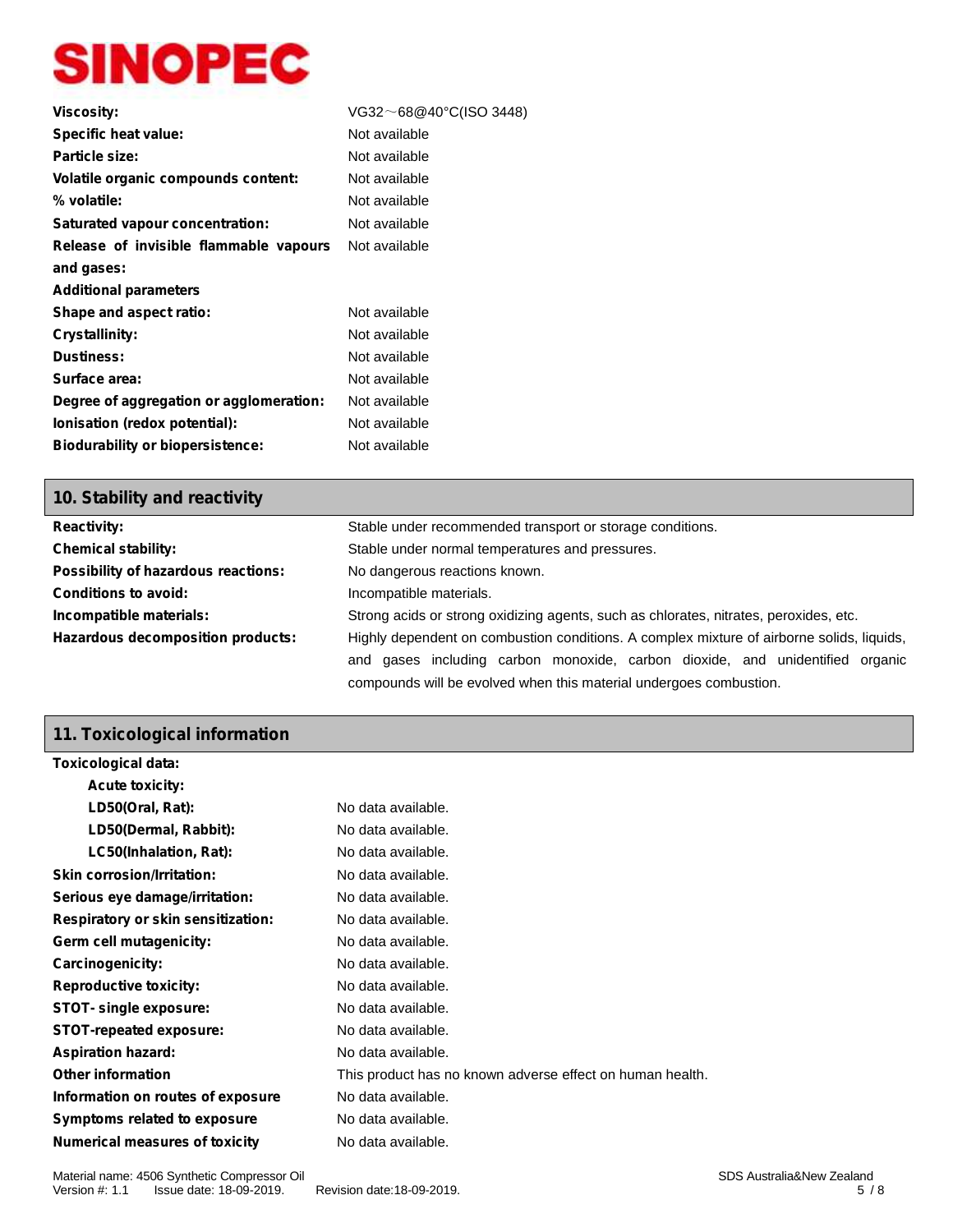

### **Immediate, delayed and chronic health** No data available. **effects from exposure**

### **12. Ecological information**

#### **Ecotoxicity:**

| <b>Acute toxicity</b> |     | Time | <b>Species</b> | <b>Method</b>       | <b>Evaluation</b> | <b>Remarks</b> |
|-----------------------|-----|------|----------------|---------------------|-------------------|----------------|
| LL <sub>50</sub>      | N/A | 96h  | Fish           | OECD 203            | N/A               | N/A            |
| LL50                  | N/A | 48h  | Daphnia        | OECD 202            | N/A               | N/A            |
| EC <sub>50</sub>      | N/A | 72h  | Algae          | OECD <sub>201</sub> | N/A               | N/A            |

**Persistence and degradability:** Not available **Bioaccumulative potential:** Not available **Mobility in soil:** Not available

Other adverse effects: No other adverse environmental effects (e.g. ozone depletion, photochemical ozone creation potential, endocrine disruption, global warming potential) are expected from this component.

| 13. Disposal considerations         |                                                                                                |
|-------------------------------------|------------------------------------------------------------------------------------------------|
| Safe handling and disposal methods: | Collect and reclaim or dispose in sealed containers at licensed waste disposal site.           |
| Disposal of any contaminated        | Australia:                                                                                     |
| packaging:                          | The disposal of the spilled or waste material must be done in accordance with applicable       |
|                                     | local and national regulations.                                                                |
|                                     | New Zealand:                                                                                   |
|                                     | <b>Product Disposal</b>                                                                        |
|                                     | Product wastes are controlled wastes and should be disposed of in accordance with all          |
|                                     | applicable local and national regulations. This product can be disposed through a licensed     |
|                                     | commercial waste collection service. In this specific case the product is a combustible        |
|                                     | substance and therefore can be sent to an approved high temperature incineration plant for     |
|                                     | disposal. Personal protective clothing and equipment as specified in Section 8 of this SDS     |
|                                     | must be worn during handling and disposal of this product. The ventilation requirements as     |
|                                     | specified in the same section must be followed, and the precautions given in Section 7 of      |
|                                     | this SDS regarding handling must also be followed. Do not dispose into the sewerage            |
|                                     | system. Do not discharge into drains or watercourses or dispose where ground or surface        |
|                                     | waters may be affected. In New Zealand, the disposal agency or contractor must comply          |
|                                     | with the New Zealand Hazardous Substances (Disposal) Regulations 2001. Further details         |
|                                     | regarding disposal can be obtained on the EPA New Zealand website under specific group         |
|                                     | standards.                                                                                     |
|                                     | <b>Container Disposal</b>                                                                      |
|                                     | The container or packaging must be cleaned and rendered incapable of holding any               |
|                                     | substance. It can then be disposed of in a manner consistent with that of the substance it     |
|                                     | contained. In this instance the packaging can be disposed through a commercial waste           |
|                                     | collection service. Alternatively, the container or packaging can be recycled if the hazardous |
|                                     | residues have been thoroughly cleaned or rendered non-hazardous. In New Zealand, the           |
|                                     | packaging (that may or may not hold any residual substance) that is lawfully disposed of by    |
|                                     | householders or other consumers through a public or commercial waste collection service is     |
|                                     | a means of compliance with regulations.                                                        |
|                                     |                                                                                                |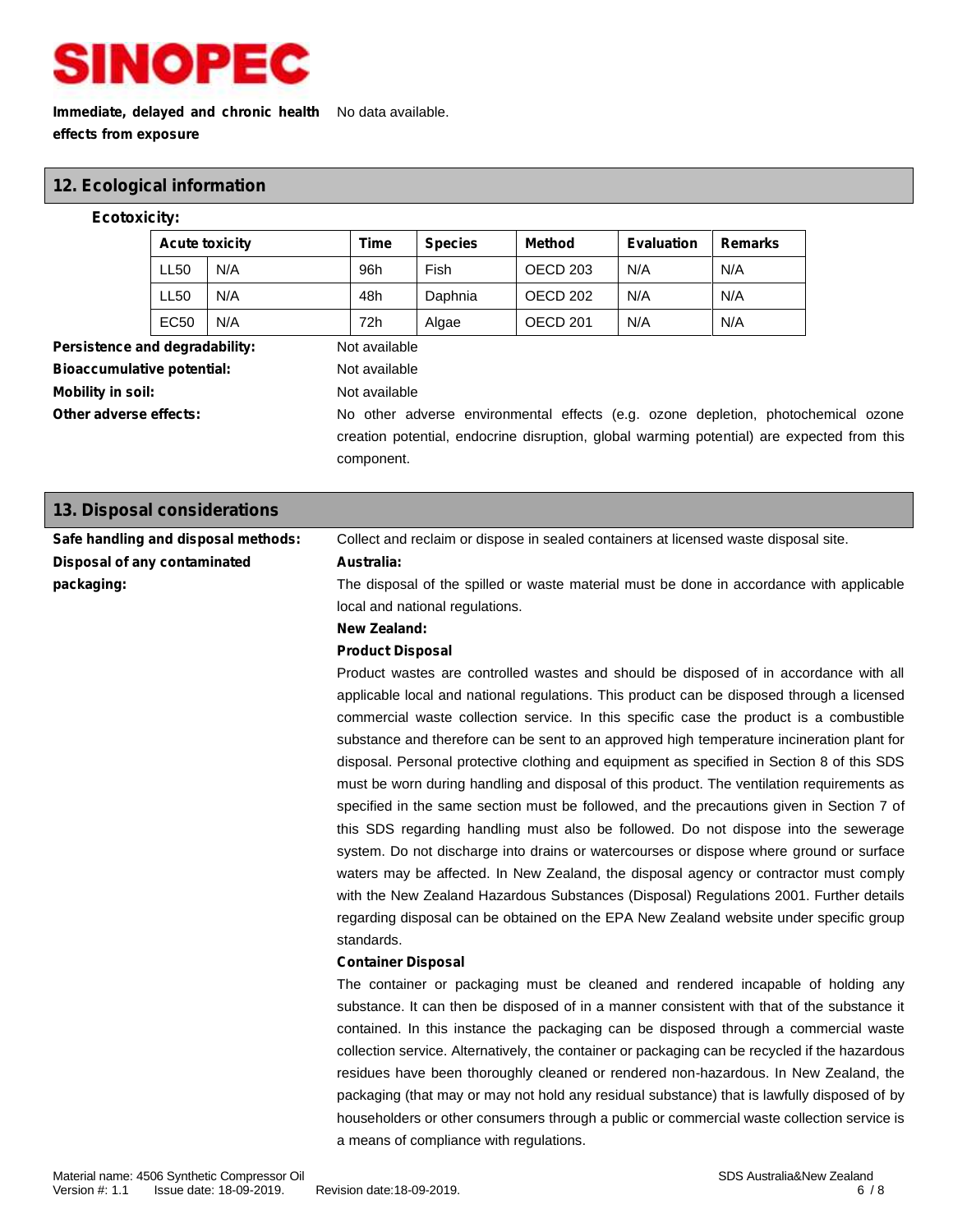# **14. Transport information**

#### **Australia:**

Not classified as Dangerous Goods according to the Australian Code for the Transport of Dangerous Goods by Road and Rail. (7th edition)

Not classified as Dangerous Goods by the criteria of the International Air Transport Association (IATA) Dangerous Goods Regulations for transport by air.

Not classified as Dangerous Goods by the criteria of the International Maritime Dangerous Goods Code (IMDG Code) for transport by sea.

#### **New Zealand:**

Not classified as Dangerous Goods for transport according to the NZS 5433:2012 Transport of Dangerous Goods on Land.

Not classified as Dangerous Goods by the criteria of the International Maritime Dangerous Goods Code (IMDG Code) for transport by sea. Not classified as Dangerous Goods by the criteria of the International Air Transport Association (IATA) Dangerous Goods Regulations for transport by air.

#### **U.N. Number**

None Allocated

**Proper Shipping Name**

#### None Allocated

**DG Class**

#### None Allocated

**Packing Group**

None Allocated

#### **15. Regulatory information**

#### **Safety, health and environmental regulations specific for the product in question**

#### **Australia:**

Not classified as Hazardous according to criteria of National Occupational Health and Safety Commission (NOHSC), Australia.

Not classified as a Scheduled Poison according to the Standard for the Uniform Scheduling of Medicines and Poisons (SUSMP)

#### **New Zealand:**

Not classified as Hazardous according to the New Zealand Hazardous Substances (Minimum Degrees of Hazard) Regulations 2001.

#### **Australia HVIC: Listed substance**

Not available.

#### **New Zealand Location Test Certificate**

Subject to Regulation 55 of the Hazardous Substances (Classes 1 to 5 Controls) Regulations a location test certificate is required when quantity greater than or equal to those indicated below are present.

| <b>Hazard Class</b> |                       | Quantity beyond which controls apply Quantity beyond which controls apply |
|---------------------|-----------------------|---------------------------------------------------------------------------|
|                     | for closed containers | when use occurring in open containers                                     |
| Not Applicable      | Not Applicable        | Not Applicable                                                            |

#### **New Zealand Approved Handler**

Subject to Regulation 56 of the Hazardous Substances (Classes 1 to 5 Controls) Regulations, the substance must be under the personal control of an Approved Handler when present in a quantity greater than or equal to those indicated below.

| <b>Class of substance</b> | Quantities                                         |                        |
|---------------------------|----------------------------------------------------|------------------------|
| Not Applicable            | Not Applicable                                     |                        |
| <b>Inventory status:</b>  |                                                    |                        |
| Country(s) or region      | Inventory name                                     | On inventory (yes/no)* |
| Australia                 | Australian Inventory of Chemical Substances (AICS) | Not available.         |